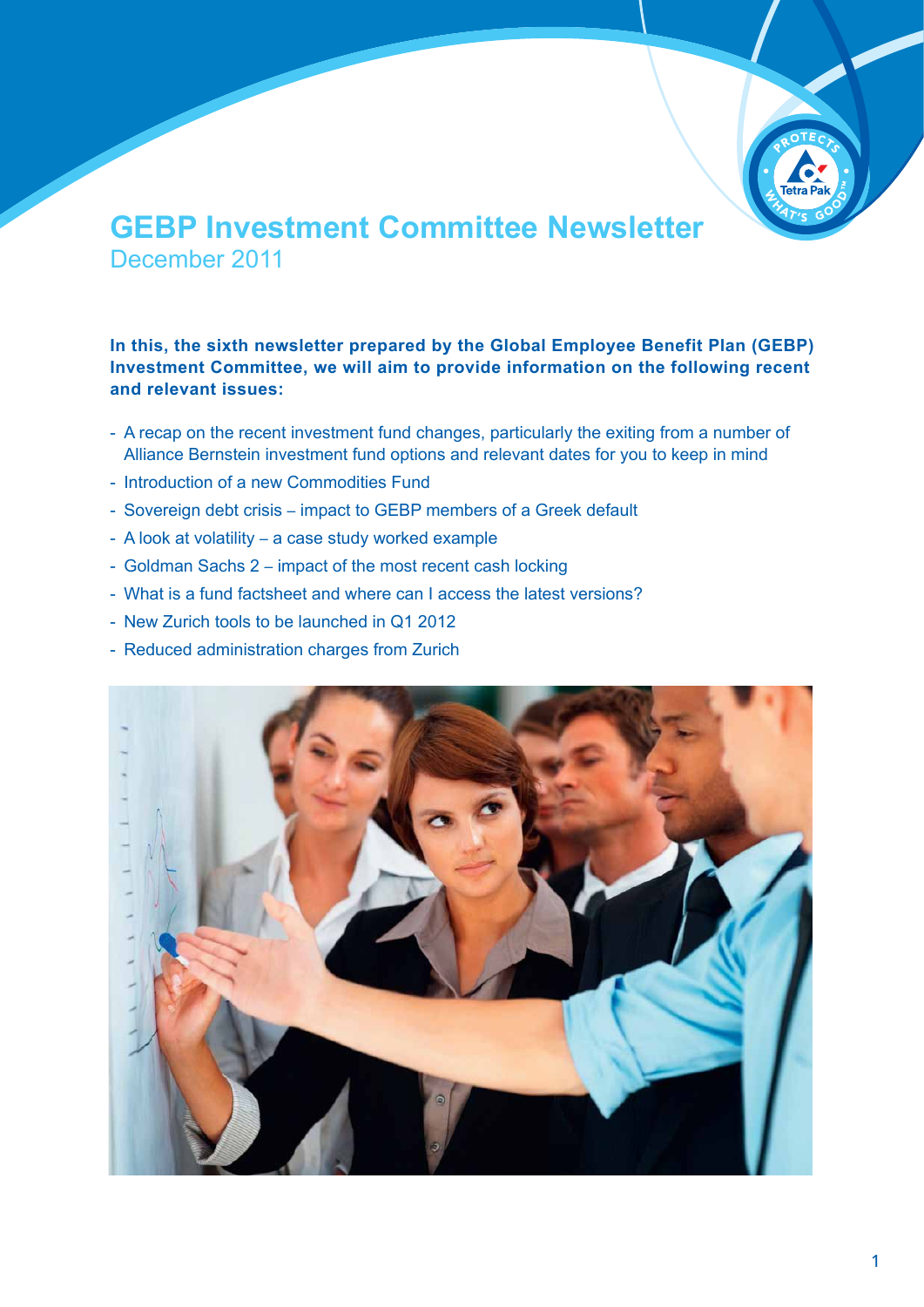## **A recap on the recent investment fund changes**

Members of the GEBP have already received communications on the recent Investment Committee decisions to make changes to the GEBP fund line up. We would like to take this opportunity to remind you of the action required from members who have made a self-direct investment election involving the Alliance Bernstein European Value Fund (ROW), the

Alliance Bernstein Global Equity Blend Fund (ROW), or the Alliance Bernstein International Equity Blend Fund (US). If you have made a self-direct investment election involving any of these funds, you are strongly encouraged to review your investment choices at this time as the following fund changes are happening.

| <b>US Section - Old Fund and Style</b>                                       | <b>New Fund and Style</b>                                                                      |
|------------------------------------------------------------------------------|------------------------------------------------------------------------------------------------|
| <b>Alliance Bernstein International Equity</b><br><b>Blend Fund (Active)</b> | <b>Lord Abbett International Core</b><br>Equity Fund (Active) - the equivalent fund            |
|                                                                              | Vanguard Developed Markets Index Fund<br>(Passive)                                             |
|                                                                              |                                                                                                |
| <b>Rest of World Section - Old Fund,</b><br><b>Style and Currency</b>        | <b>New Fund, Style and Currency</b>                                                            |
| Alliance Bernstein European Value<br>Fund (Active) – Euro $\epsilon$         | BlackRock Europe ex-UK Equity Index Fund,<br>(Passive) - Euro $\epsilon$ - the equivalent fund |
|                                                                              |                                                                                                |
| <b>Rest of World Section - Old Fund,</b><br><b>Style and Currency</b>        | <b>New Funds, Style and Currency</b>                                                           |
| <b>AllianceBernstein Global Equity</b><br>Blend Fund (Active) - (US dollar)  | MFS Global Equity Fund (Active) - (US dollar)<br>- the equivalent fund                         |
|                                                                              | BlackRock World Equity Index (Passive) -<br>(US dollar)                                        |

The Old and the New fund will co-exist for a short period to allow GEBP members to review their investment mix and make any appropriate changes.

With effect from the 1st February 2012, the outgoing Old Fund, will be removed from the GEBP investment range and any assets remaining in the Old Fund will be transferred into the equivalent New Fund the following day.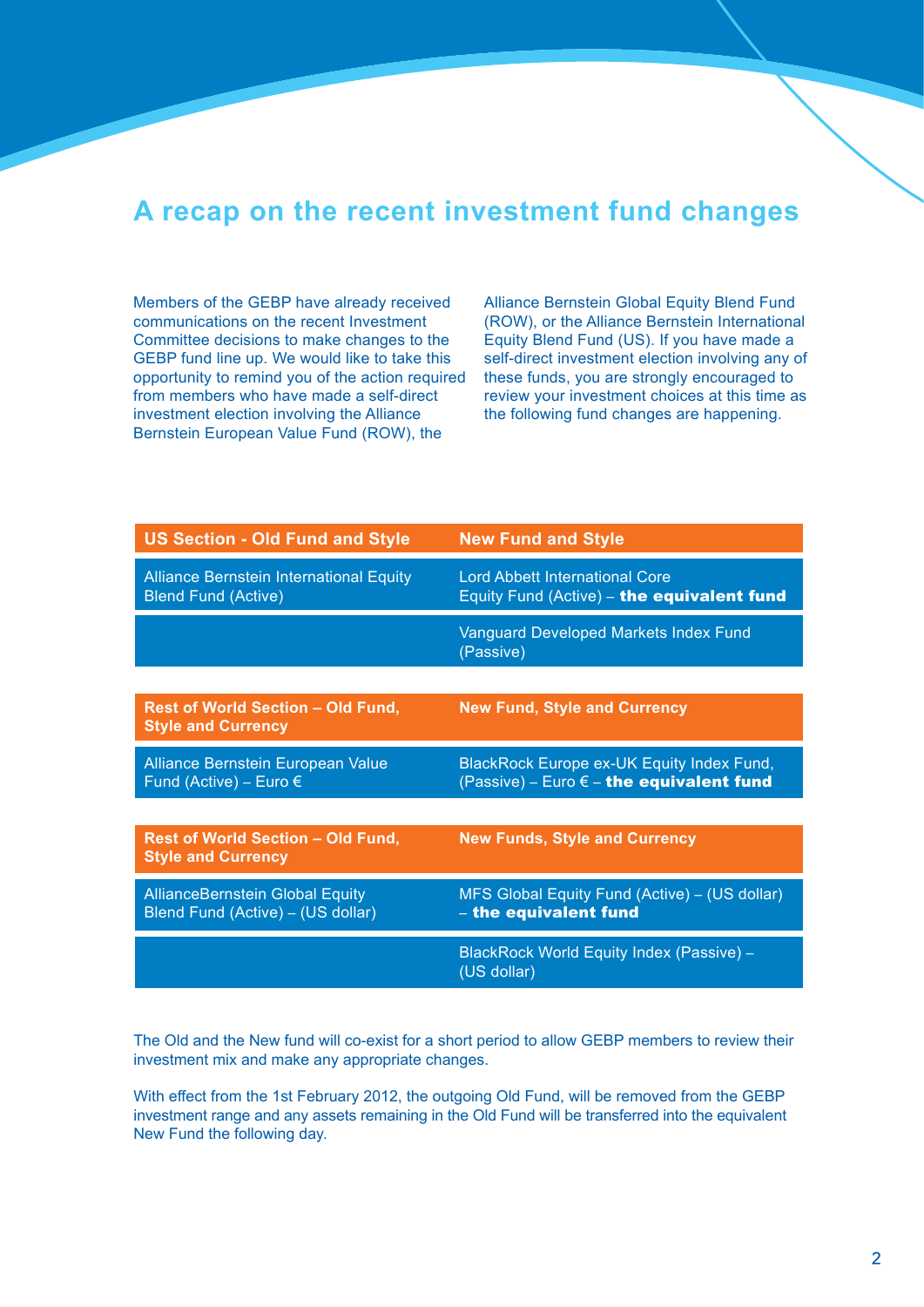## **Introduction of a new Commodities Fund**

The Investment Committee is pleased to advise that with effect from 1 December 2011, a new investment fund will be offered to Rest of World Members, namely the Credit Suisse Nova Commodity Plus USD Fund. The aim of the Fund is to achieve the highest possible capital appreciation by investing in commodity-linked derivative instruments. A diversified portfolio of USD-denominated short-term fixed income and money market instruments is used as collateral. Its low correlation with traditional asset classes makes the Fund an ideal portfolio diversification instrument. Furthermore, it offers good protection from inflation risks in the event of a rise in commodity prices. Rest of World Members will be able to see and access this as an investment option by logging onto ZIO from 1 December 2011.

For US Members, it is also the intention to introduce a Commodities Fund to this section, namely the Credit Suisse Commodity Return Strategy Fund. Currently, this is in the process of being added to the RBC cees investment platform and a brief notification will be sent out to US Members once this becomes available over the next few weeks.

For Swiss Members, the Investment Committee would also like to provide access to investment into a Commodities Fund, but there is a Swiss regulatory restriction surrounding alternative investments. The Investment Committee is considering its options. More details will be provided in due course.

# **Sovereign debt crisis**

Sovereign (or Government) debt in Europe and the US has seen a number of recent downgrades by the ratings agencies, such as Standard & Poor's, Moody's and Fitch. This reflects the ongoing credit crisis and concerns regarding the solvency of developed countries. The US was recently downgraded by Standard & Poor's and lost its treasured AAA credit status (the highest rating available). On Dec. 5, 2011, Standard & Poor's placed the ratings on 15 of the 17 European Economic and Monetary Union member states on watch.

Similarly, concerns around fiscal sustainability and of heightened risk aversion has put pressure on all but the most credit-worthy sovereigns in Europe. Even amongst the high-quality AAArated nations, market pricing of sovereign bonds differs significantly. We have recently seen downgrades in Europe (such as Italy and Spain) which indicates that governments are under increased scrutiny and politicians have pressure to regain confidence from the markets, reduce the levels of debt and obtain public support for the implementation of the austerity measures. In particular, Italy seems to be the main candidate for

contagion and one of the key beneficiaries of the European Financial and Stability Facility (EFSF). When there are ratings downgrades, the yields on the debt or bonds increase and the risk of a default rises; that is, the likelihood of the bond issuers being unable to deliver interest and return the original capital investment increases. The risk of default remains small for most countries in Europe, but there are some exceptions, for example, Greece, where private banks holding Greek debt have already agreed to take a 50% write-off of their returns.



Source: Standard & Poor's, February 2011

The GEBP bond holdings are very diverse and have global exposure which limits the potential impact that the default of the European governments may have on the performance and value of the funds.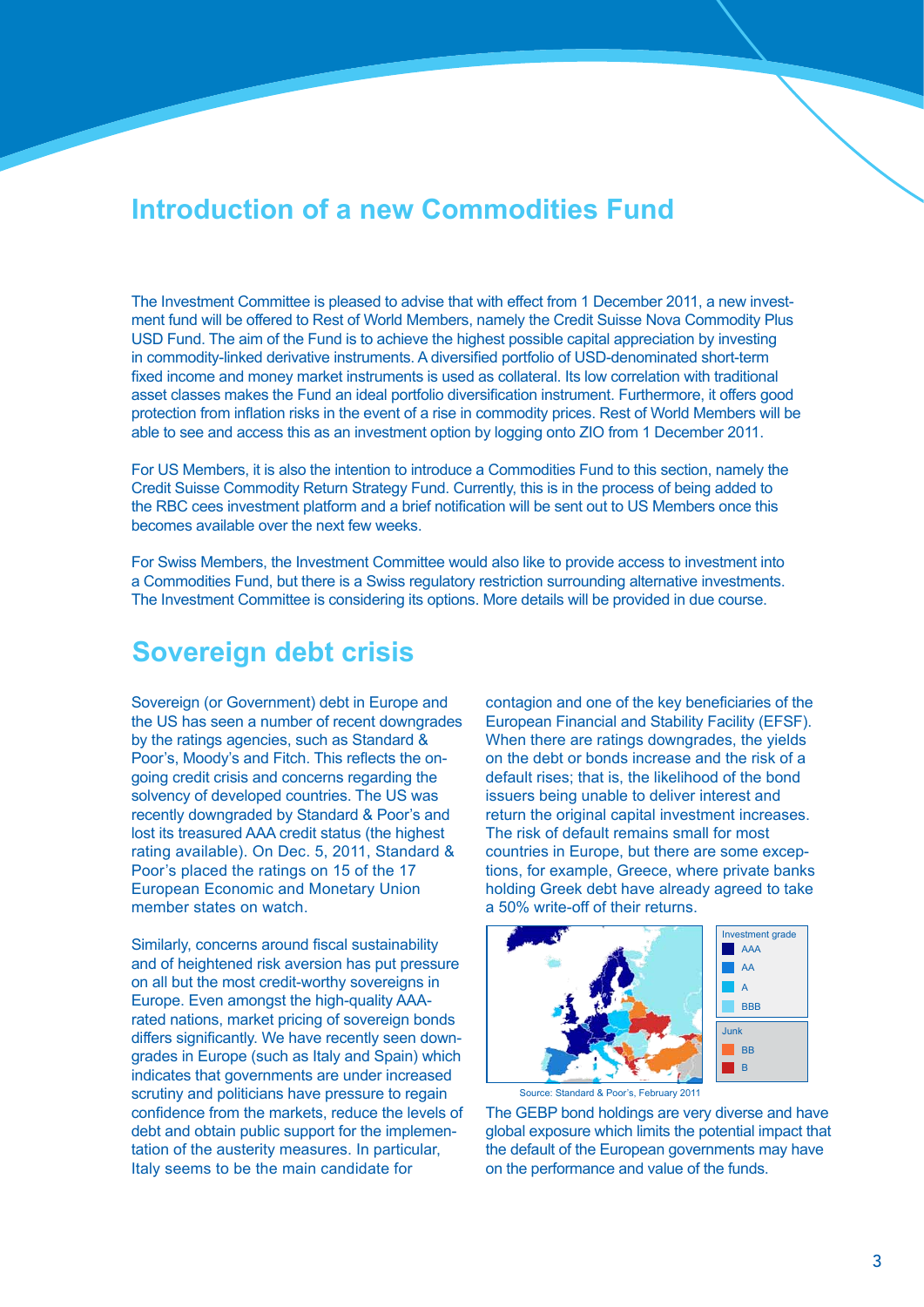# **A look at Volatility**

One area that will have an impact on each GEBP member's final investment fund value from the GEBP is market volatility. This can best be understood through a worked and real example.

Let's look at one of the GEBP investment fund options, the BlackRock World Index Fund and consider twelve €1,000 contributions invested at various periods, as follows:

- 1) Contribution 1 April 2010
- 2) Contribution 1 May 2010
- 3) Contribution 1 June 2010
- 4) and so on...until
- 12) Contribution 1 March 2011

|        | <b>Contribution</b> | <b>Price</b> | <b>Units</b> | <b>Value at Retirement</b><br>or Distribution   |
|--------|---------------------|--------------|--------------|-------------------------------------------------|
| 010410 | €1,000              | 15.483       | 64.6         | €1,125                                          |
| 010510 | €1,000              | 15.387       | 65.0         | €1,132                                          |
| 010610 | €1,000              | 13.660       | 73.2         | €1,275                                          |
| 010710 | €1,000              | 14.026       | 71.3         | €1,242                                          |
| 010810 | €1,000              | 14.645       | 68.3         | €1,189                                          |
| 010910 | €1,000              | 14.039       | 71.2         | €1,241                                          |
| 011010 | €1,000              | 15.466       | 64.7         | €1,126                                          |
| 011110 | €1,000              | 15.869       | 63.0         | €1,098                                          |
| 011210 | €1,000              | 15.853       | 63.1         | €1,099                                          |
| 010111 | €1,000              | 16.772       | 59.6         | €1,038                                          |
| 010211 | €1,000              | 17.312       | 57.8         | €1,006                                          |
| 010311 | €1,000              | 17.417       | 57.4         | €1,000                                          |
|        | €12,000             | 17.417       | 779.1        | €13,570<br>(calculated as 779.1 units x 17.417) |
|        | €12,000             | 13.66        | 779.1        | €10,643<br>(calculated as 779.1 units x 13.66)  |

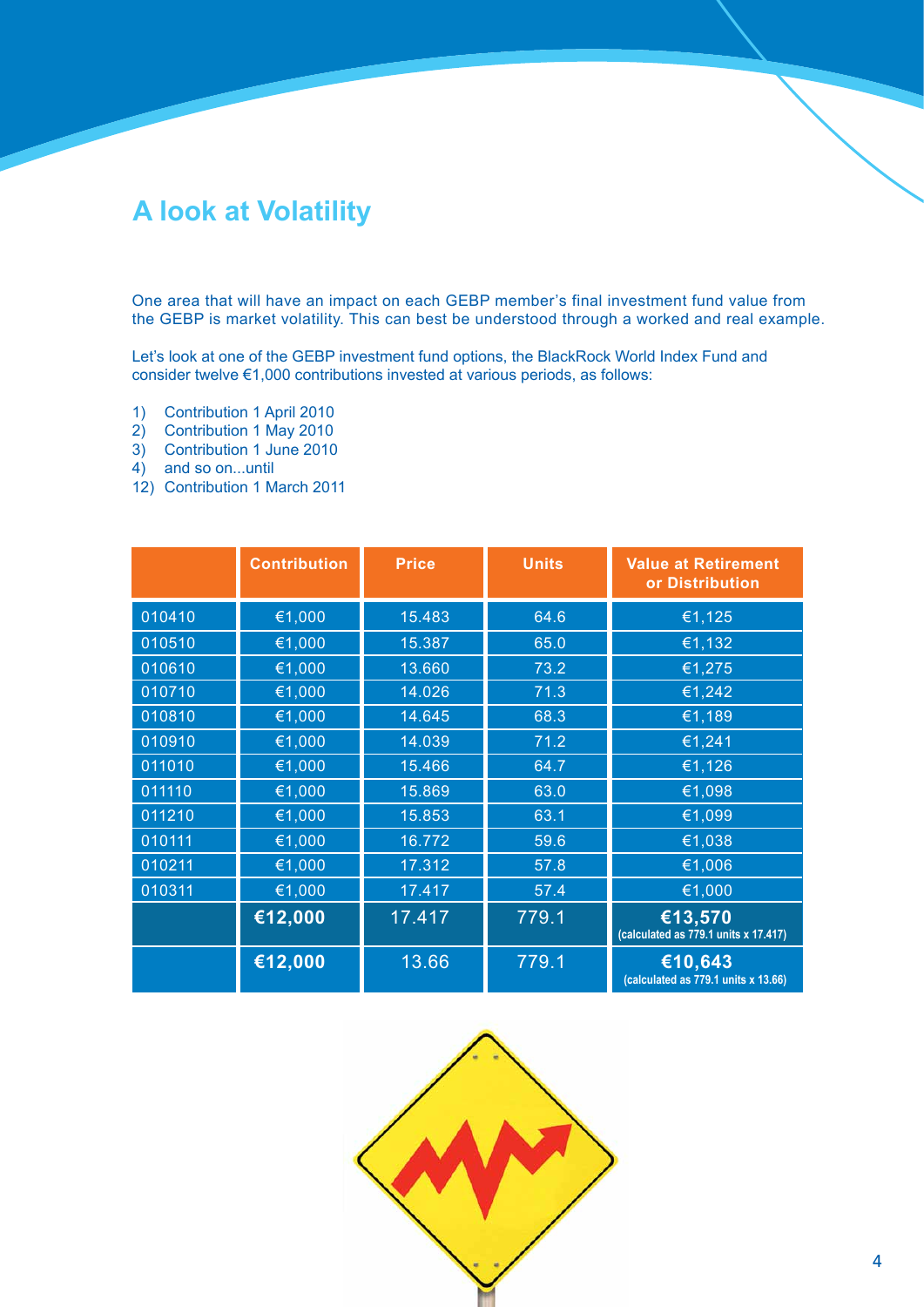

Volatility in unit price and number of units

The price of units and the number of units purchased is set out in the table above and you will see that the price has changed over the one year period and there has been a fair amount of volatility. At the12 month end period the €12,000 total invested contributions would be worth €13,570 as at 1 March 2011.

Taking this a step further, the lowest price was €13.66 at 1 June and if this had been the end price over the 12 month period, the equivalent value would have been only €10,643 (the lowest point). This aims to show the difference between exiting at potentially the top and potentially the bottom of a market.



Attempting to time markets is very difficult to achieve and invariably most that try are unsuccessful. Investors that try to time the market usually do not perform better than investors that stay invested in a selected sector. With continuous contributions better performance is more likely.

A more common approach to a retirement savings plan is to invest in an equity based strategy in the early years of a career and move to safer bonds and cash based investing as retirement or distribution date gets closer. This reduces risk and protects capital when it is close to its highest value and reduces volatility.

For many members of the GEBP, the Lifestyle strategies offer a great means to invest in growth markets at younger ages, then automatically and systematically diverting contributions and accrued assets into defensive assets as retirement approaches. Members may wish to refresh their knowledge of how the GEBP Lifestyles work by reviewing the revised booklets/ handbooks.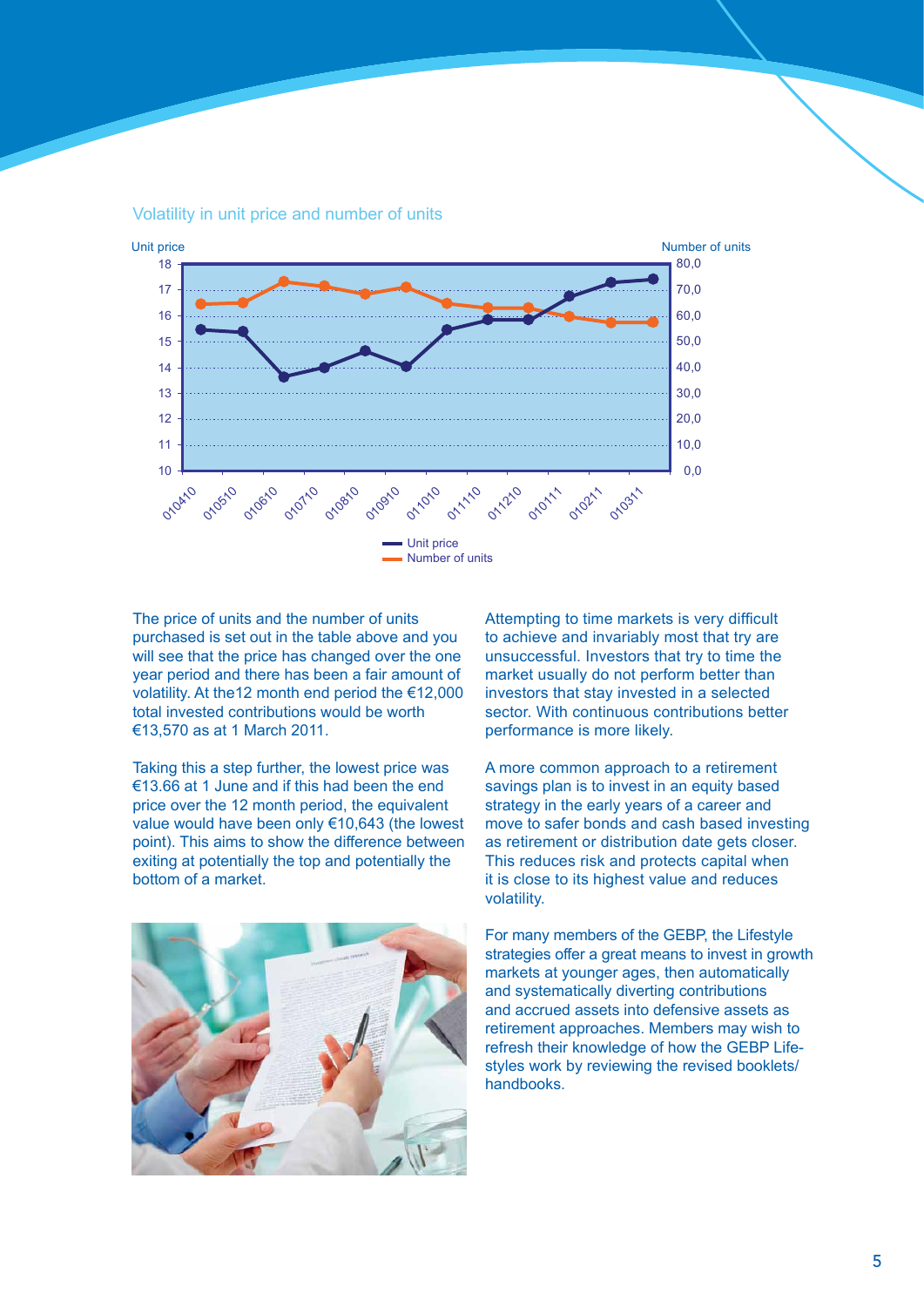## **Goldman Sachs Signum Fund – impact of cash locking**

# Goldman<br>Sachs

A very recent development that has impacted the Goldman Sachs Signum Fund (the Signum Fund) is that the volatility in the financial markets has

resulted in this fund becoming 'Cash locked', which means that instead of having exposure to equities, the Fund is entirely invested in cash and will remain so throughout the remainder of its life.

Members of the GEBP will recall that the Signum Fund was designed to have an 80% protection level, a level below which your GEBP value could not fall. In times of volatility, if the markets fell significantly, a point could be reached where the Signum Fund would 'Cash lock' to deliver the 80% protection level. Once 'Cash locked' the Signum Fund is unable to unlock itself and effectively it becomes a Cash fund going forward. This chain of events recently occurred and the Signum Fund is now 'Cash locked'.

The purpose of the Signum fund was to provide exposure to equity returns whilst offering protection against equity market falls. If you invested a lump sum of 100 Euros at the launch of Signum (2009), your initial investment would now be worth around 96 Euros; if this investment had been into European equities without the protection offered within Signum, that initial investment would now be worth around 78 Euros.

The Investment Committee is currently deciding how to proceed with regard to the future for this type of protection investment fund. A communication to GEBP members will follow in due course.



## **What is a fund factsheet?**

Members of the GEBP have access to a wide range of support not only to help you understand the GEBP, but also to assist you to make informed investment decisions. In earlier Newsletters, the Investment Committee have directed you to the websites in order to gain access to your pension account on-line and we are pleased that an increasing number of members are choosing to use either Zurich on-line (Rest of World and Swiss) or RBC cees (US) to obtain more information.

Following the recent Investment Survey results, it became clear that some members of the GEBP were unaware that each of the investment funds offered through the GEBP had its own updated

'Fund Factsheet'. This is a very useful source of information that usually contains:

- Target benchmarks for the fund
- Past performance against those benchmarks
- Top ten holdings
- Volatility measures
- Information on the fund and its charges, the management team, the investment style and so on

The following extract might give you a better feel for what the 'Fund Factsheet' offers in terms of **information**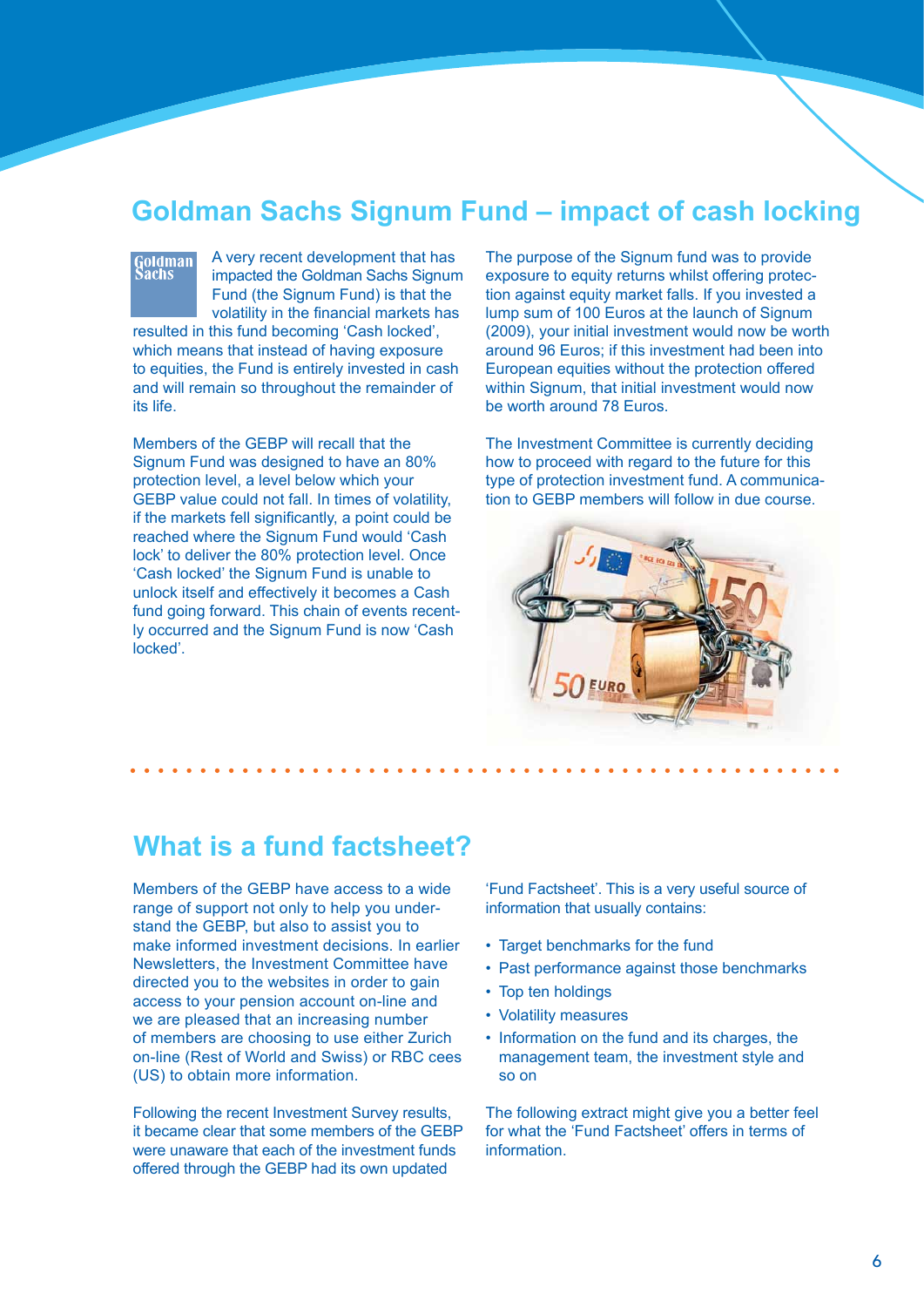# **BlackRock World Index, October 2011**

#### Zurich fund Information (as at 30/9/2011):

| Launch date                     | 24/09/2009             |
|---------------------------------|------------------------|
| <b>Current bid</b>              | <b>USD 14.990</b>      |
| Fund size (m)                   | USD 26.92 (as at       |
|                                 | 31/08/2011)            |
| <b>Financial Express sector</b> | Equity - International |
| <b>Fund currency</b>            | <b>USD</b>             |
| <b>ZIL charge</b>               | $0.00\%$               |
| Annual management charge*       | 0.10%                  |
| Crown rating **                 | N/A                    |

#### Additional fund information (as at 30/09/2011):

| <b>Benchmark</b> | <b>MSCI THE WORLD INDEX</b> |
|------------------|-----------------------------|
| <b>ISIN Code</b> | IE0002367203                |
| SEDOL            | 0236720                     |

*SEDOL codes © London Stock Exchange, reproduced under Licence.*

\*Please note, this charge is deducted daily before calcultating the unit price. This does not include any product charges. For further information on product charges, please refer to the relevant product brochure and policy terms and conditions.

\*\*Financial Express Crown Ratings is a quantitative based ratings system founded on historical performance, volatility and consistency, and funds are ranked within their peer groups. Peer groups are deemed to be the sectors as defined by Financial Express. The lowest-rated funds in a sector carry a single crown, and the highest are awarded five crowns. Funds without a three-year track record are not rated.



#### Fund objective:

To achieve a return in line with the international equity markets.

#### Assets (as at 30/9/2011):



Source: Financial Express



#### Regions (as at 30/9/2011):



Source: Financial Express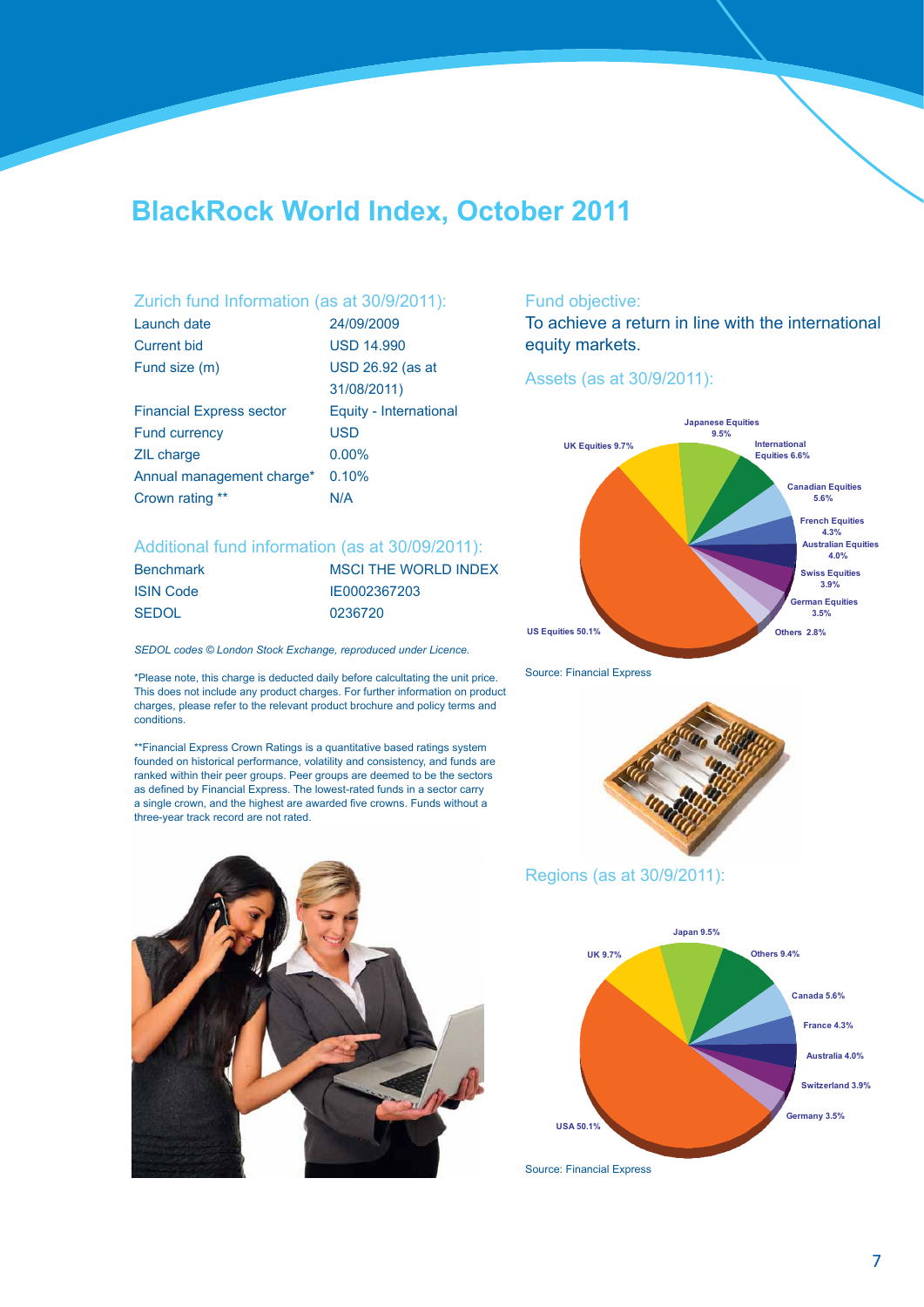The Investment Committee would encourage GEBP members to review the 'Fund Factsheets' on a regular basis. Most of them are updated on a monthly basis, with some less frequent.

To access one or all of the GEBP 'Fund Factsheets', please identify the GEBP Section you belong to and if ROW or Swiss, then you need to do the following.

#### **ROW and Swiss members can access Fund Factsheets as follows:**

- 1. Log onto ZIO https://online.zurichinternationalsolutions.com, enter your user identification, password and PIN.
- 2. Select the Fund centre from the left hand menu and you will see a list of the Fund Factsheets.

**US members can access Fund Factsheets as follows:**

- 1. Log onto the member website on http://www.rbccees.com, enter your user identification, password.
- 2. Select the Bespoke Links on from the left hand side menu.
- 3. Select Fund Factsheets and you will see a list of the Factsheets.



### **Information about new tools**

Over the last year and a half, the main administrator of the GEBP, Zurich International Life, has been developing new tools to help members with decision-making around their pension savings. This development has led to the forthcoming launch of three new tools, as follows:

- Retirement Planner tool this pension projection tool is to be launched in Quarter 1 2012 and will allow GEBP members to obtain an indication of the future value of their GEBP pension savings. Members can project their current holdings and future contributions into a future lump sum amount or retirement income based on a range of assumptions around investment growth, inflation and so on.
- Attitude to Risk assessment tool this tool is also due to be launched in Quarter 1 2012. The assessment tool takes the form of a quiz that aims to support GEBP members identify what kind of investor they are through a range from cautious, balanced to adventurous. The

tool will then guide the member to an available range of investment funds that might be most suitable for the identified investor type. It is important to note that the tool will not be providing investment advice, but tries to match investment funds to the risk appetite of member based on the risk profile of these funds. The risk appetite of an individual can change over the years due to changes for example in financial position, lifestyle or family situation. It is therefore advisable to perform the risk assessment on a regular basis.

• Individual Rate of Return calculator – this third tool is due in early 2012 and will aim to provide GEBP members with a means to identify the actual investment returns that they have achieved from their investments in the GEBP. It can do this for the overall policy holdings as well as for each individual investment fund over various periods.